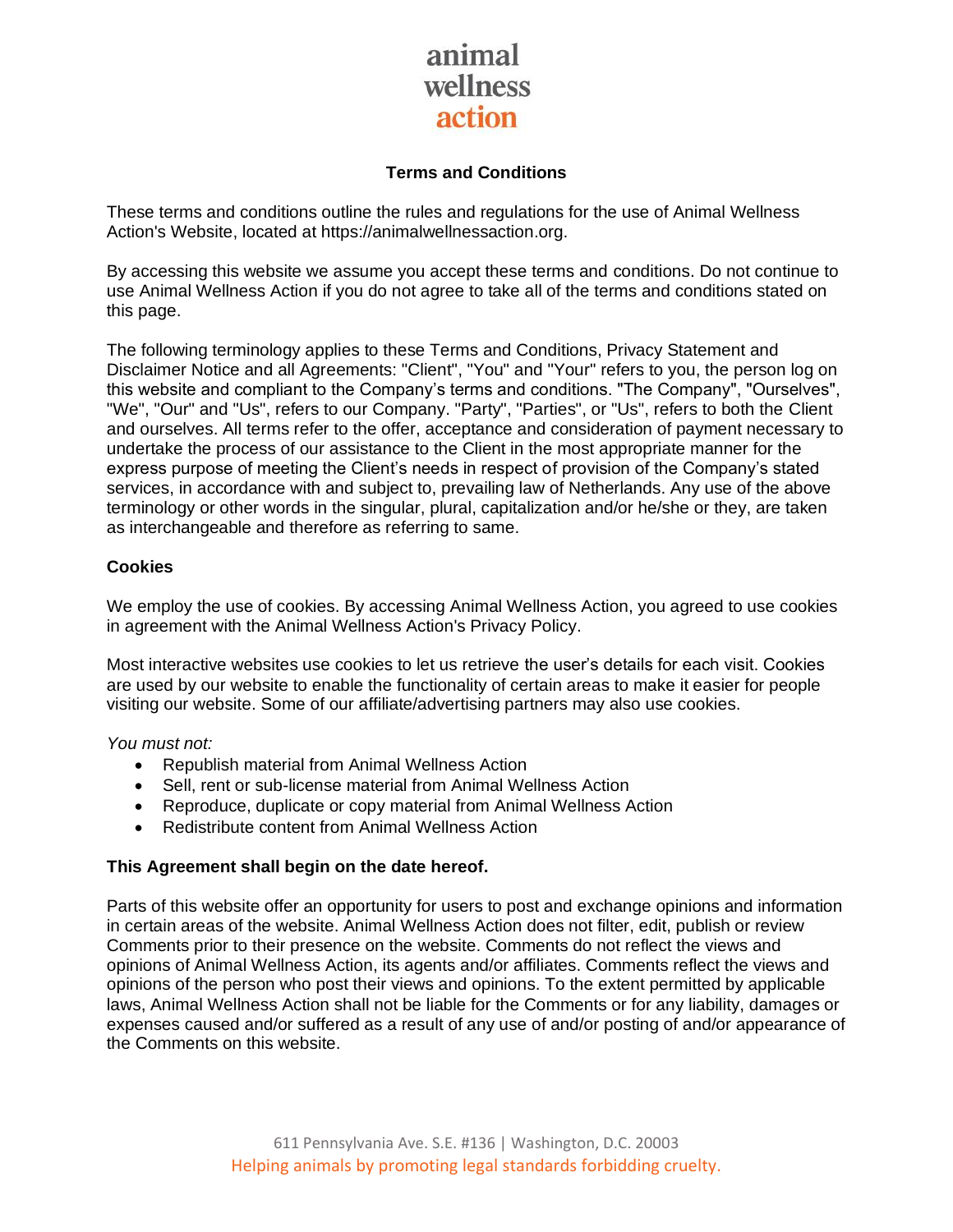Animal Wellness Action reserves the right to monitor all Comments and to remove any Comments which can be considered inappropriate, offensive or causes breach of these Terms and Conditions.

*You warrant and represent that:*

- You are entitled to post the Comments on our website and have all necessary licenses and consents to do so;
- The Comments do not invade any intellectual property right, including without limitation copyright, patent or trademark of any third party;
- The Comments do not contain any defamatory, libelous, offensive, indecent or otherwise unlawful material which is an invasion of privacy
- The Comments will not be used to solicit or promote business or custom or present commercial activities or unlawful activity.
- You hereby grant Animal Wellness Action a non-exclusive license to use, reproduce, edit and authorize others to use, reproduce and edit any of your Comments in any and all forms, formats or media.

### **Hyperlinking to our Content**

*The following organizations may link to our Website without prior written approval:*

- Government agencies;
- Search engines:
- News organizations;
- Online directory distributors may link to our Website in the same manner as they hyperlink to the Websites of other listed businesses; and
- System wide Accredited Businesses except soliciting non-profit organizations, charity shopping malls, and charity fundraising groups which may not hyperlink to our Web site.

These organizations may link to our home page, to publications or to other Website information so long as the link: (a) is not in any way deceptive; (b) does not falsely imply sponsorship, endorsement or approval of the linking party and its products and/or services; and (c) fits within the context of the linking party's site.

*We may consider and approve other link requests from the following types of organizations:*

- commonly-known consumer and/or business information sources;
- dot.com community sites;
- associations or other groups representing charities;
- online directory distributors;
- internet portals;
- accounting, law and consulting firms; and
- educational institutions and trade associations.

We will approve link requests from these organizations if we decide that: (a) the link would not make us look unfavorably to ourselves or to our accredited businesses; (b) the organization does not have any negative records with us; (c) the benefit to us from the visibility of the hyperlink compensates the absence of Animal Wellness Action; and (d) the link is in the context of general resource information.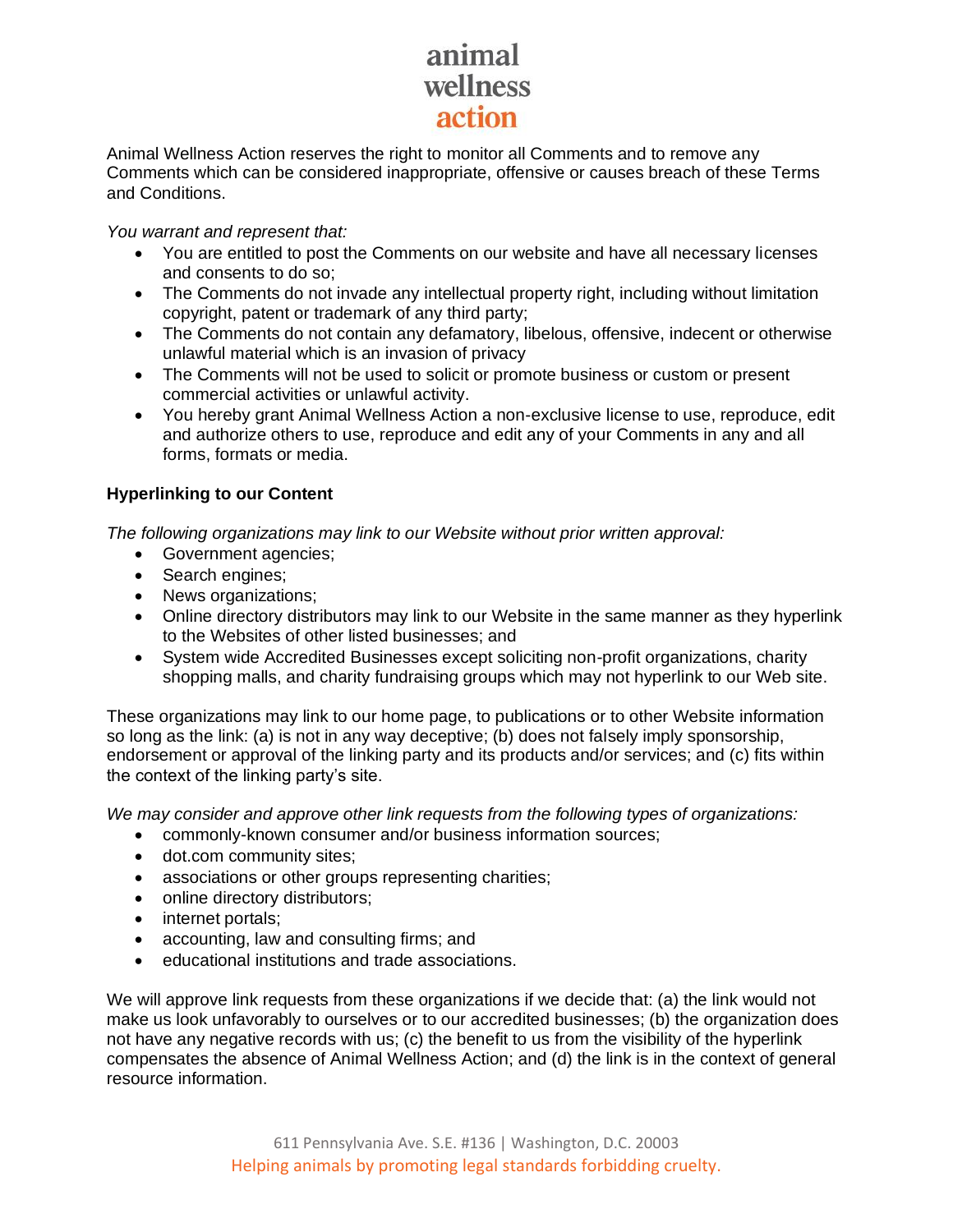These organizations may link to our home page so long as the link: (a) is not in any way deceptive; (b) does not falsely imply sponsorship, endorsement or approval of the linking party and its products or services; and (c) fits within the context of the linking party's site.

If you are one of the organizations listed in paragraph 2 above and are interested in linking to our website, you must inform us by sending an e-mail to Animal Wellness Action. Please include your name, your organization name, contact information as well as the URL of your site, a list of any URLs from which you intend to link to our Website, and a list of the URLs on our site to which you would like to link. Wait 2-3 weeks for a response.

*Approved organizations may hyperlink to our Website as follows:*

- By use of our corporate name; or
- By use of the uniform resource locator being linked to; or
- By use of any other description of our Website being linked to that makes sense within the context and format of content on the linking party's site.

No use of Animal Wellness Action's logo or other artwork will be allowed for linking absent a trademark license agreement.

### **iFrames**

Without prior approval and written permission, you may not create frames around our Webpages that alter in any way the visual presentation or appearance of our Website.

### **Content Liability**

We shall not be hold responsible for any content that appears on your Website. You agree to protect and defend us against all claims that is rising on your Website. No link(s) should appear on any Website that may be interpreted as libelous, obscene or criminal, or which infringes, otherwise violates, or advocates the infringement or other violation of, any third party rights.

### **Reservation of Rights**

We reserve the right to request that you remove all links or any particular link to our Website. You approve to immediately remove all links to our Website upon request. We also reserve the right to amen these terms and conditions and it's linking policy at any time. By continuously linking to our Website, you agree to be bound to and follow these linking terms and conditions.

### **Removal of links from our website**

If you find any link on our Website that is offensive for any reason, you are free to contact and inform us any moment. We will consider requests to remove links but we are not obligated to or so or to respond to you directly.

We do not ensure that the information on this website is correct, we do not warrant its completeness or accuracy; nor do we promise to ensure that the website remains available or that the material on the website is kept up to date.